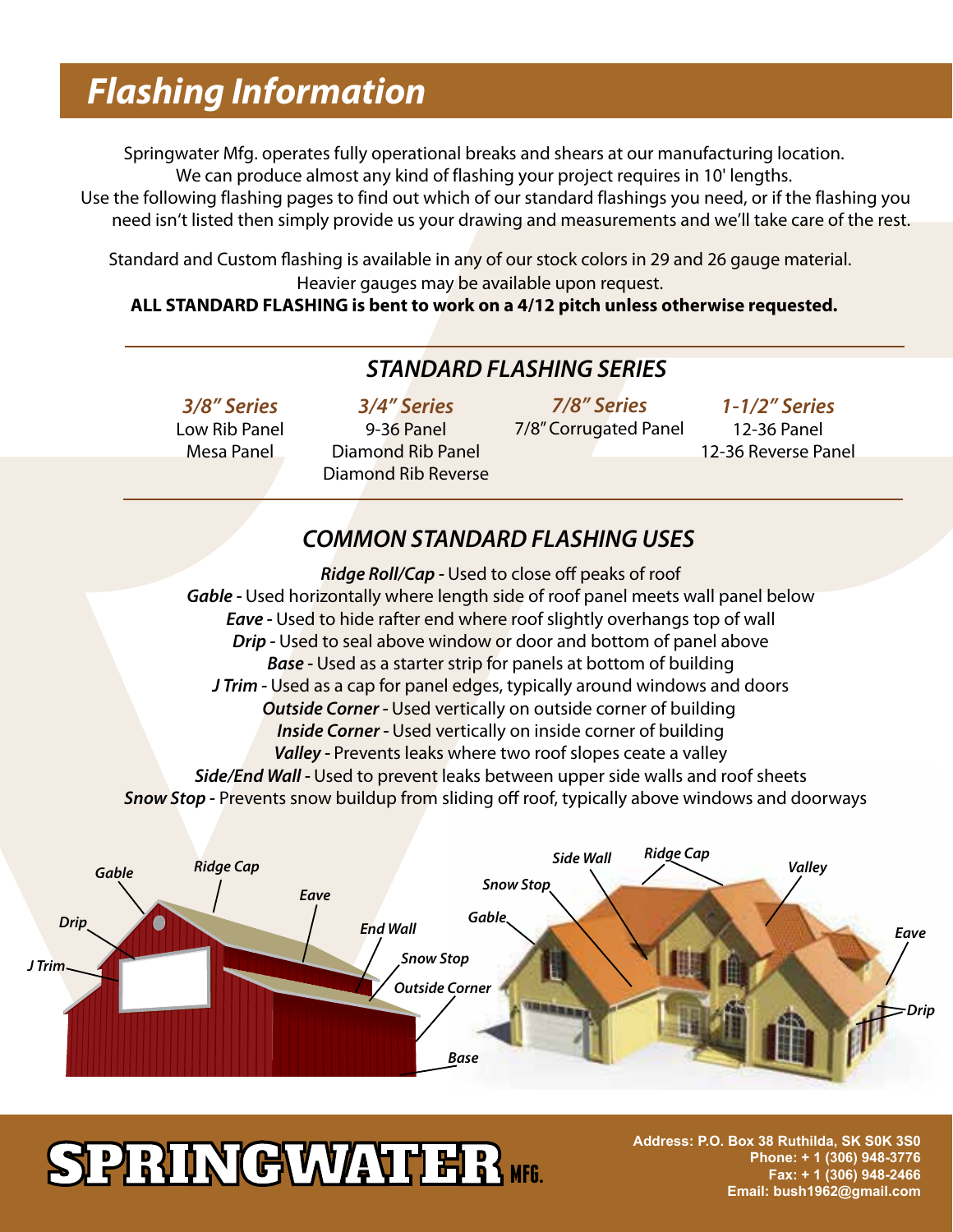### *Custom Flashing*

Springwater Mfg. is outfitted with breaks and shears capable of bending and cutting up to 18 gauge material in 10' lengths. Whether your looking for a single piece or large quantities of custom bent flashing we can help. Our breaks are fully programmable so we can save your dimensions and custom trim requirements under your name or your company name for the next time you need to order.

> *Simply provide us with a drawing and the dimensions of your custom ashing requirements and we'll do the rest.*

For repeat orders, ask any of our locations for a custom flashing form. Simply fill in your drawing and dimensions and we'll program your flashing requirements into our machines for *any future orders.*

| <b>FLASHING</b><br><b>DRAWING</b> | Qty | Ga. | <b>Dimensions</b> |  |  |
|-----------------------------------|-----|-----|-------------------|--|--|
|                                   |     |     |                   |  |  |
|                                   |     |     |                   |  |  |
|                                   |     |     |                   |  |  |
| Colour                            |     |     |                   |  |  |





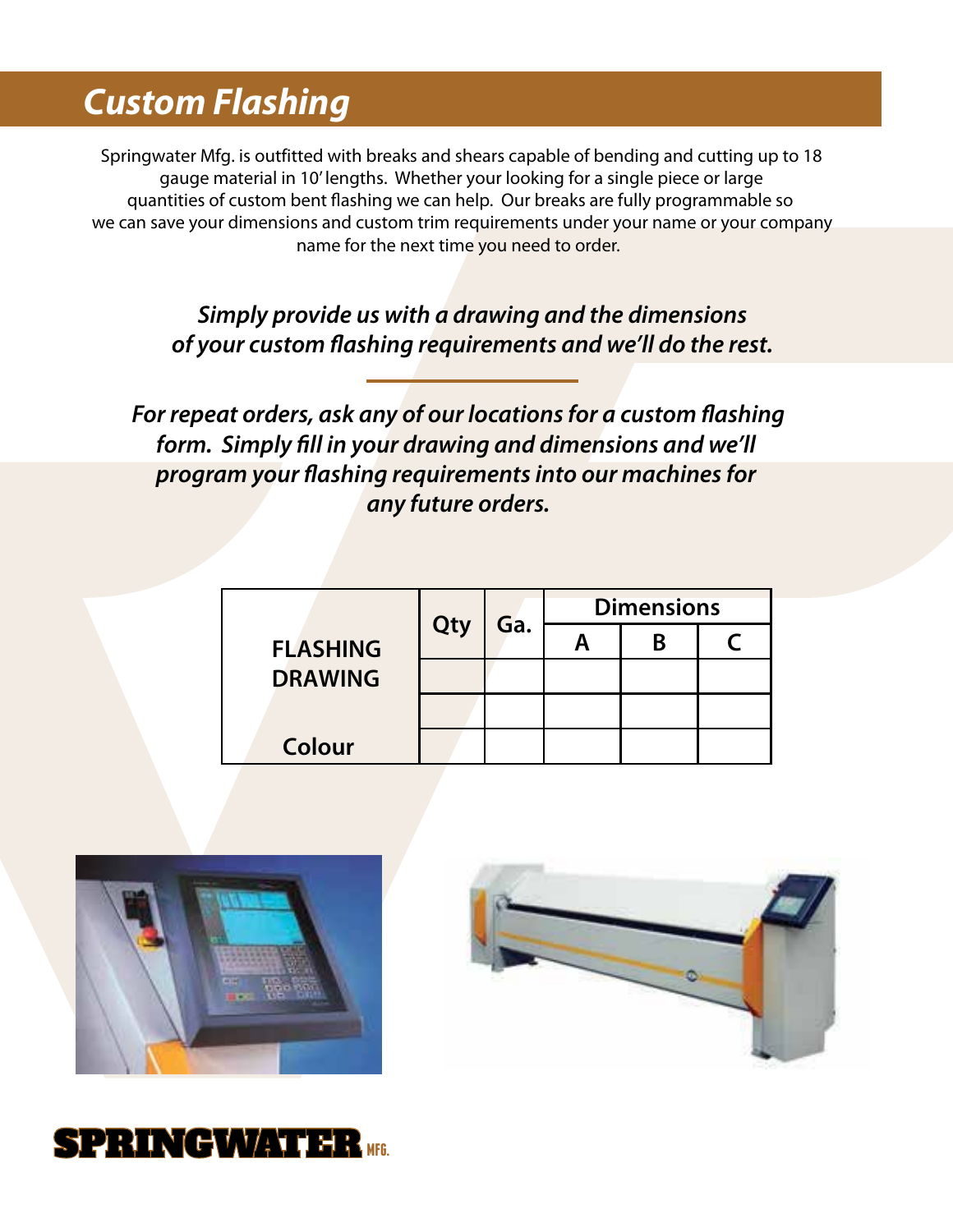# **Low Rib & Mesa Standard Flashing**

The following flashing are designed as a guideline for use with our Low Rib & Mesa profiles (Rib heights of 3/8" and lower). Flashing are produced in 10' long sections, in any of our stock colours or gauges.

#### *STANDARD FLASHING: Low Rib & Mesa (3/8" and lower Rib Height)*



**- Painted Side**

**TF: 877-463-8256 TF: 877-463-8256 Phone: + 1 (306) 948-3776 PH: 780-979-0325 PH: 780-979-0325 Fax: + 1 (306) 948-2466 FAX: 780-955-8636 FAX: 780-955-8636 Email: bush1962@gmail.com Address: P.O. Box 38 Ruthilda, SK S0K 3S0**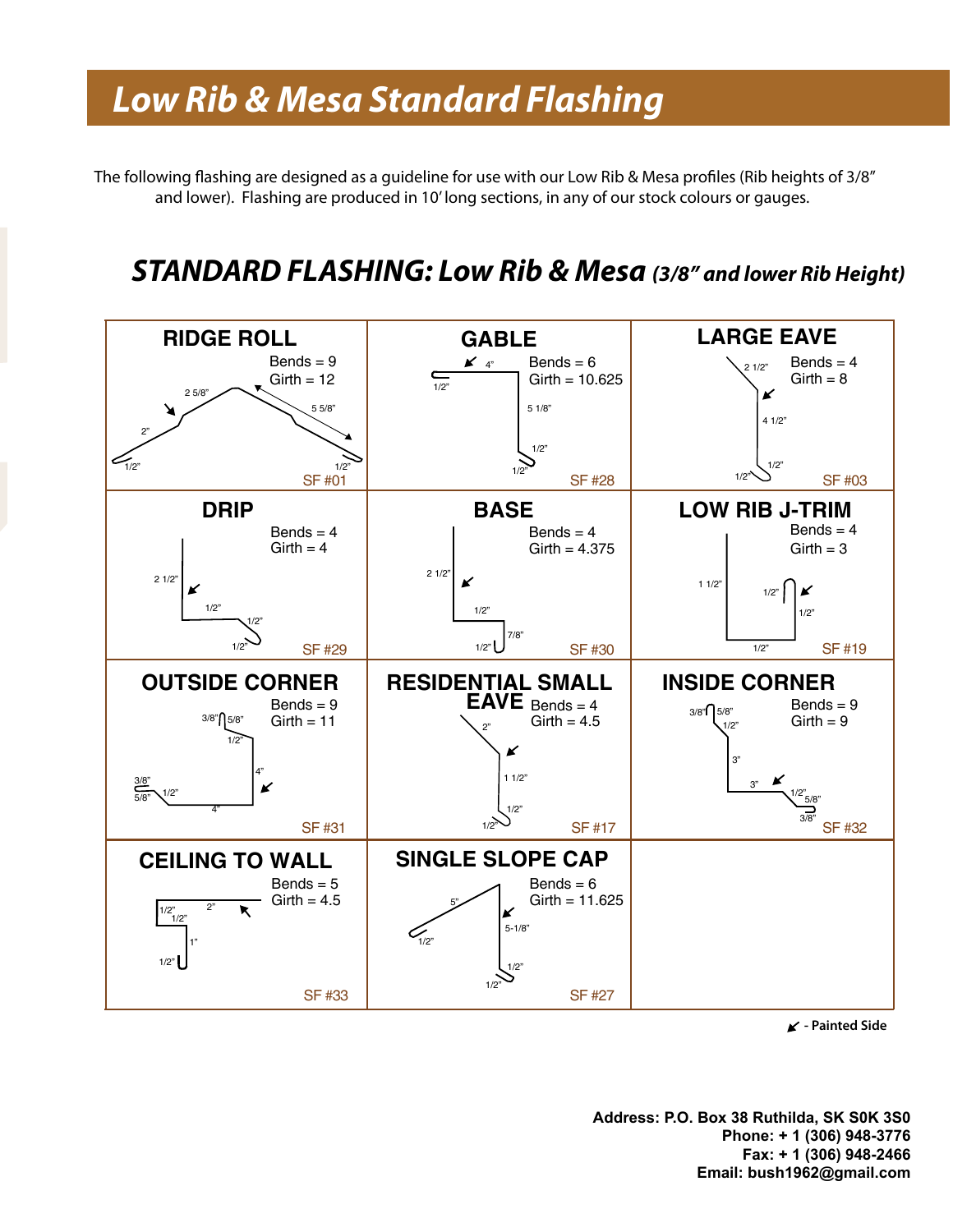# *Standard Stock Trim 9-36 & Diamond Rib Standard Flashing*

The following flashing are designed as a guideline for use with our 9-36 & Diamond Rib profiles (Rib Heights of 3/4"). Flashing are produced in 10' long sections, in any of our stock colours or gauges.

#### *STANDARD FLASHINGS: 9-36 & Diamond Rib (3/4" Rib Height)*



**- Painted Side**

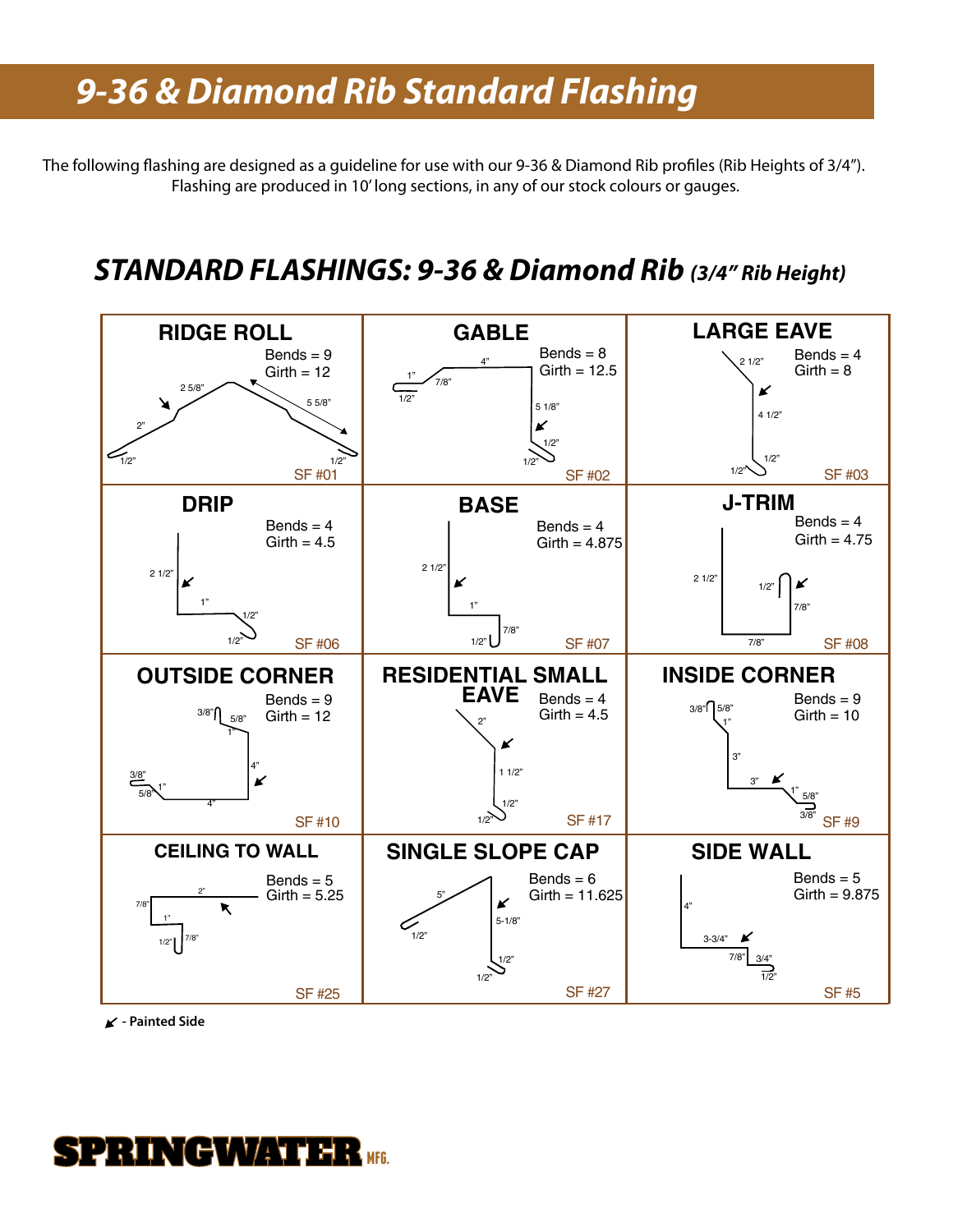# *Standard Stock Trim 7/8" Corrugated Standard Flashing*

The following flashing are designed as a guideline for use with our 7/8" Corrugated profiles (Rib Heights of 7/8"). Flashing are produced in 10' long sections, in any of our stock colours or gauges.

#### *STANDARD FLASHINGS: 7/8" Corrugated (7/8" Rib Height)*



**- Painted Side**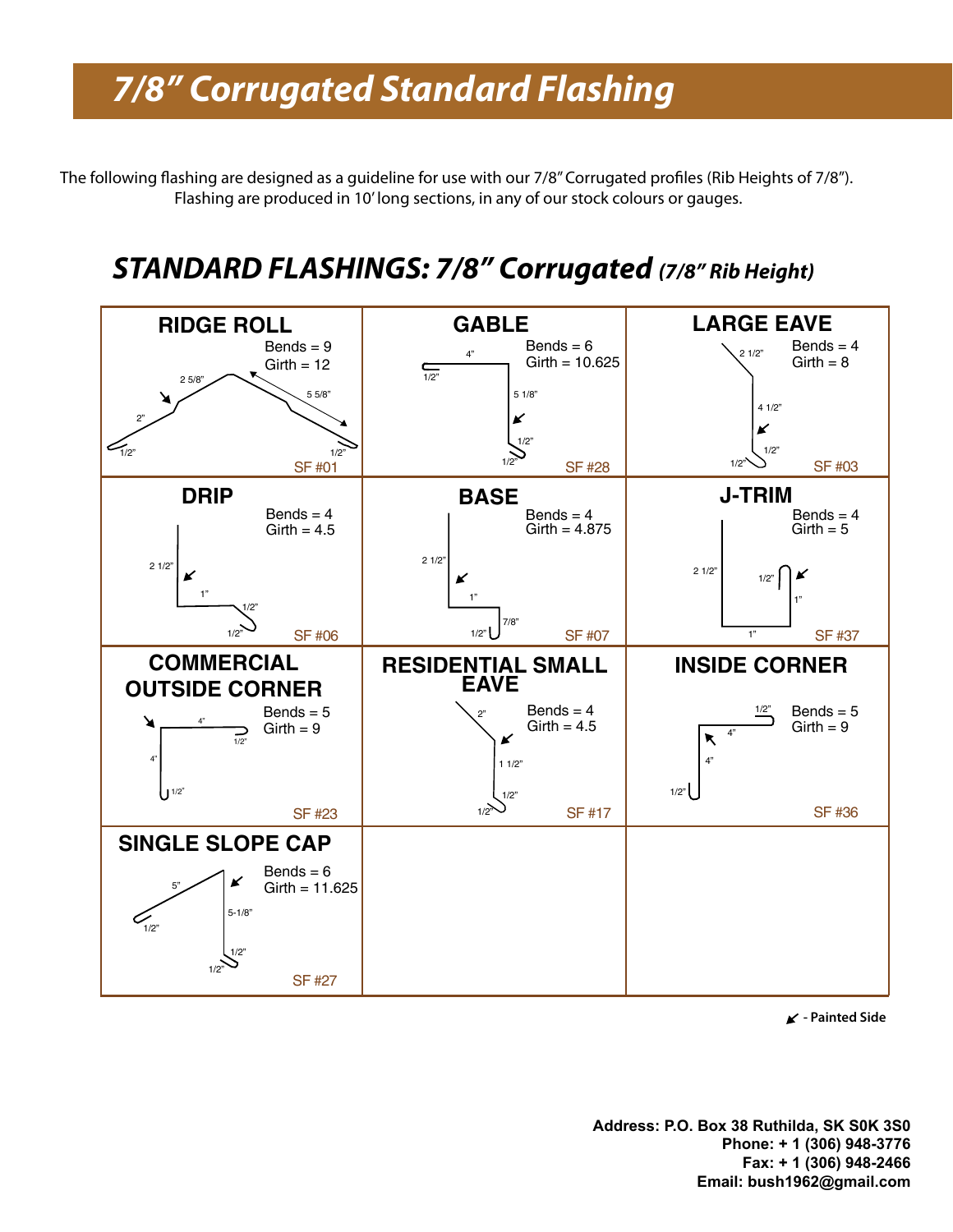## **12-36 Standard Flashing**

The following flashing are designed as a guideline for use with our 12-36 profile (Rib Heights of 1-1/2"). Flashing are produced in 10' long sections, in any of our stock colours or gauges.

#### *STANDARD FLASHINGS: 12-36 (1-1/2" Rib Height)*



**- Painted Side**